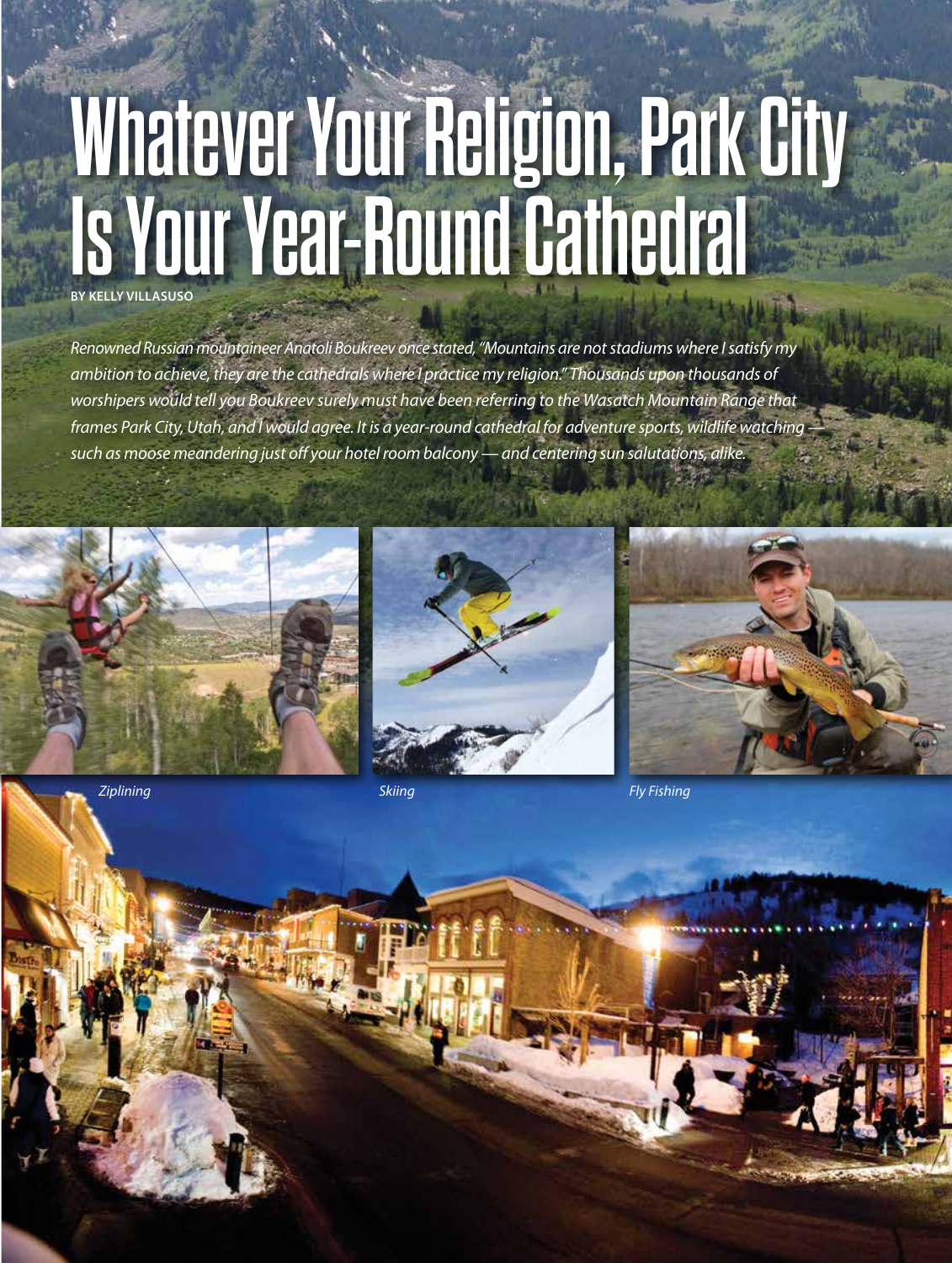*"Mountains are not stadiums where I satisfy my ambition to achieve, they are the cathedrals where I practice my religion." — Renowned Russian mountaineer Anatoli Boukreev*



*Mountain Biking Hiking Abundant Wildlife*



PHOTO RAUL VILLASUSO